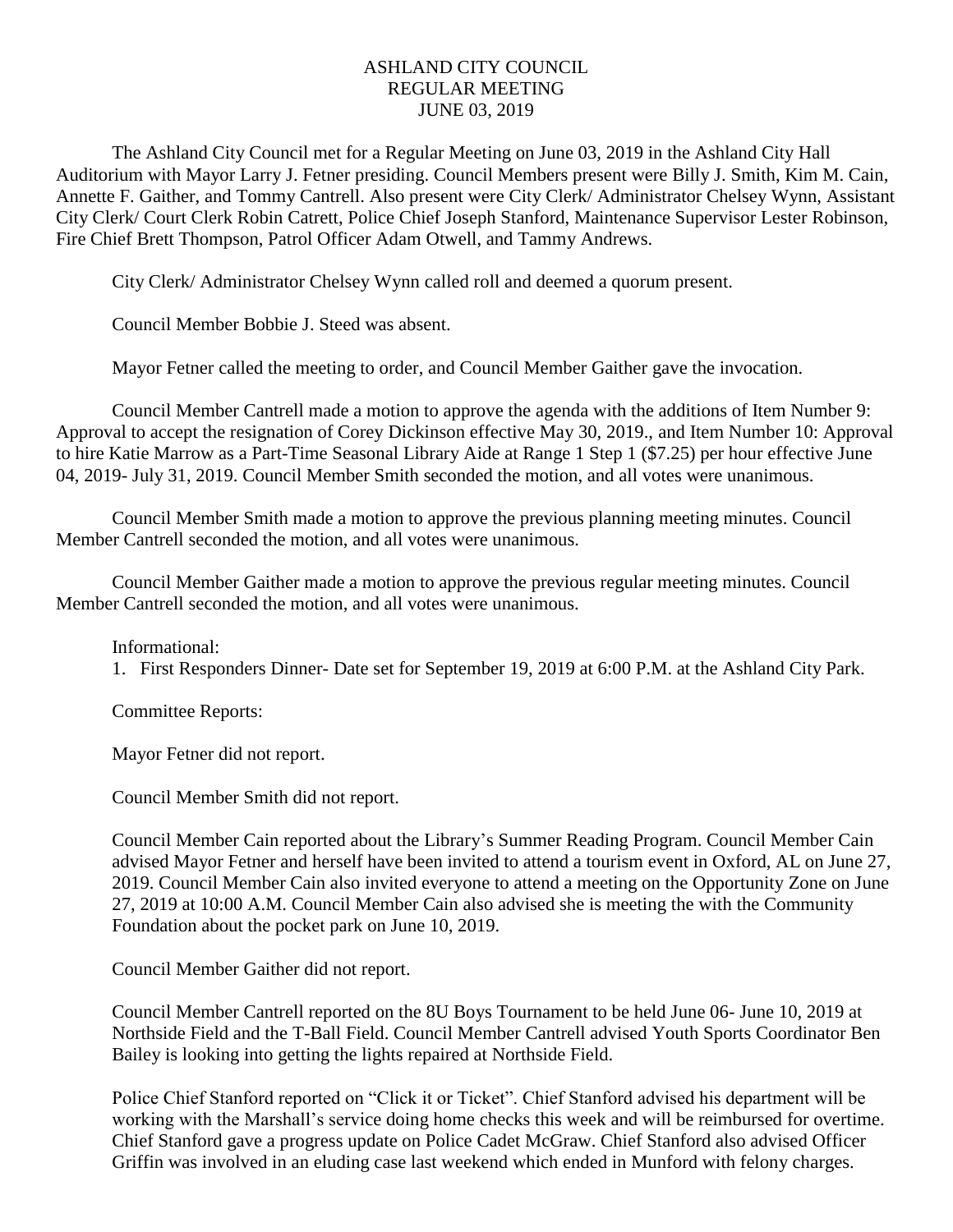## 06.03.2019 Regular Meeting Page 2

Maintenance Supervisor Robinson reported the Tyson Road project turned out well, and Alabama Power will remove a dead tree on the right of way. Maintenance Supervisor Robinson hopes grant funds will come in but is working on a plan b to fix the culvert on Tyson Road. Maintenance Supervisor Robinson also advised the Bradford Pear tree next to the South parking lot at the Ashland City Park is dying and needs to be removed. Mayor Fetner and Council Members agreed to allow the Maintenance Department to remove the tree.

Fire Chief Thompson did not report.

City Clerk/ Administrator Chesley Wynn reported she sent the Zoning Ordinance to Attorney John K. Johnson and will work on getting a tentative date of completion from Mr. Johnson. City Clerk/ Administrator Wynn also advised the last payment on the City Hall building was made today, June 03, 2019.

New Business:

Council Member Smith made a motion to approve the bills received since the last regular meeting in the amount of \$44, 639.71. Council Member Cain seconded the motion, and all votes were unanimous.

Council Member Cain made a motion approving to give Librarian Tina Nolen a two-step evaluationbased merit raise to Range 10 Step 6 (\$14.20) per hour. Council Member Gaither seconded the motion, and all votes were unanimous.

Council Member Cain made a motion to approve Mark's Cleaning Service to wax and strip the Wynn Building floors at a cost of \$650.00 and allow Mark's Cleaning Service to buff the Wynn Building floors every three months at a cost of \$125.00. Council Member Smith seconded the motion, and all votes were unanimous.

Council Member Gaither made a motion approving to renew ESET Antivirus 2-year license for Ashland Police Department at a total cost of \$457.20. Council Member Cain seconded the motion, and all votes were unanimous.

Council Member Cantrell made a motion approving to purchase a Stripe Kit from Grafix Shop at a total cost of \$428.00 for the 2015 Tahoe. Council Member Gaither seconded the motion, and all votes were unanimous.

Council Member Gaither made a motion approving to open the position of Patrol Officer and advertise for 2 weeks. Council Member Cantrell seconded the motion, and all votes were unanimous.

Council Member Cain made a motion approving to purchase aluminum plaques from Amerson Engraving for Police Department sign at a total cost of \$830.00 (includes shipping). Council Member Smith seconded the motion, and all votes were unanimous.

Council Member Gaither made a motion approving to purchase front and rear cages and installation for the 2015 Chevrolet Tahoe (Unit 178) from Frontline Outfitters, Inc. at an estimated cost of \$1,810.80. Council Member Cantrell seconded the motion, and all votes were unanimous.

Council member Cantrell made a motion to accept the resignation of Corey Dickinson effective May 30, 2019. Council Member Smith seconded the motion, and all votes were unanimous.

Council Member Cain made a motion approving to hire Katie Morrow as Part-Time Seasonal Library Aide at Range 1 Step 1 (\$7.25) per hour effective June 04, 2019- July 31, 2019. Council Member Gaither seconded the motion, and all votes were unanimous.